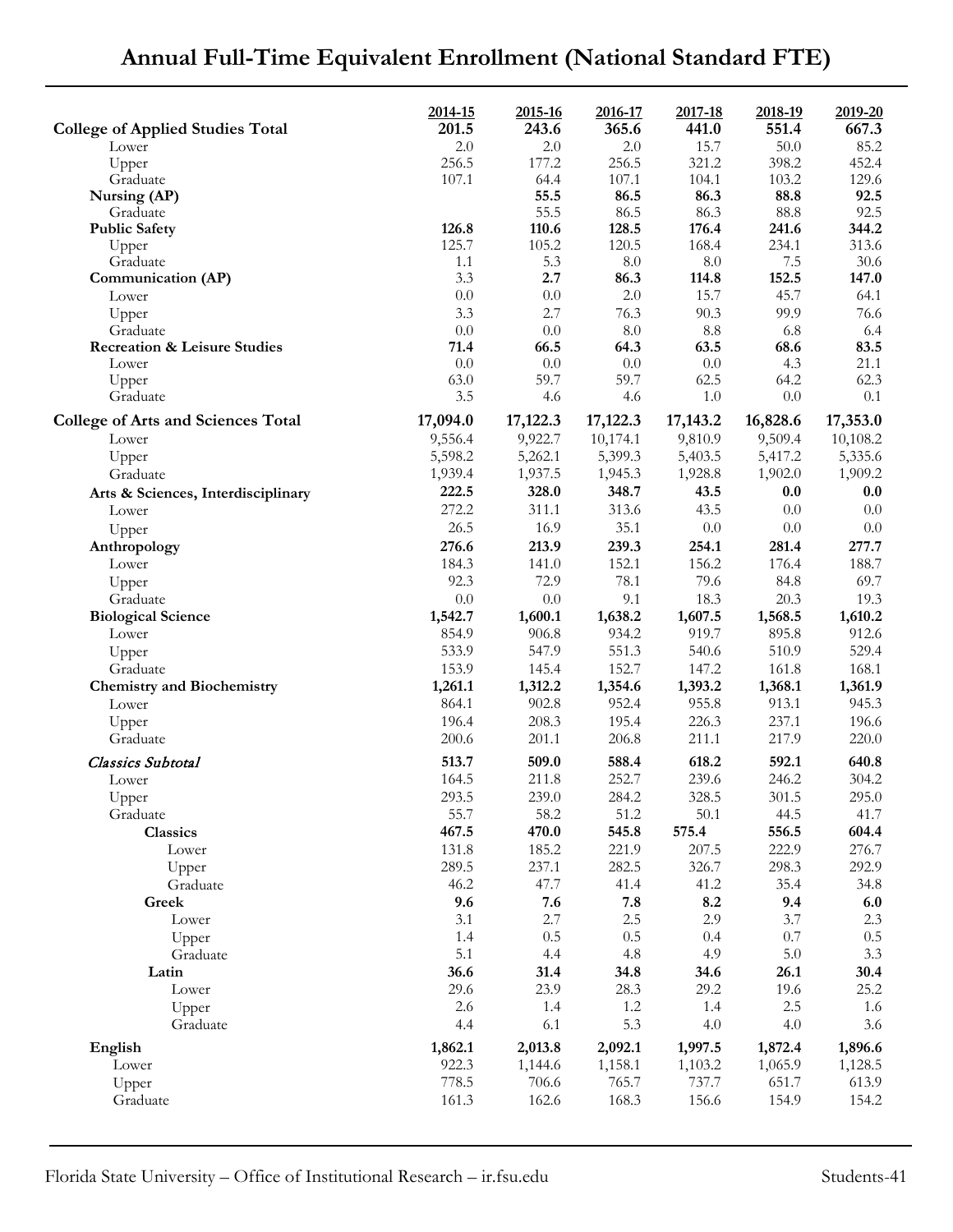|                                          | 2014-15 | 2015-16 | 2016-17 | 2017-18 | 2018-19 | 2019-20 |
|------------------------------------------|---------|---------|---------|---------|---------|---------|
| College of Arts and Sciences (continued) |         |         |         |         |         |         |
| <b>Computer Science</b>                  | 1,123.9 | 1,078.9 | 1,086.1 | 1,170.6 | 1,180.9 | 1,298.2 |
| Lower                                    | 500.1   | 425.6   | 390.4   | 409.8   | 403.6   | 464.9   |
| Upper                                    | 472.0   | 500.2   | 542.4   | 598.5   | 634.4   | 700.4   |
| Graduate                                 | 151.8   | 153.1   | 153.3   | 162.3   | 143.0   | 133.0   |
| Earth, Ocean & Atmospheric Sci.          | 644.7   | 588.2   | 654.0   | 694.8   | 687.2   | 696.6   |
| Lower                                    | 356.0   | 330.6   | 396.9   | 451.7   | 423.9   | 445.3   |
| Upper                                    | 151.1   | 124.1   | 137.3   | 131.2   | 131.8   | 121.8   |
| Graduate                                 | 137.6   | 133.5   | 119.8   | 111.9   | 131.5   | 129.5   |
| History                                  | 995.9   | 927.4   | 860.6   | 799.0   | 749.5   | 803.4   |
| Lower                                    | 464.6   | 446.6   | 457.1   | 373.9   | 363.5   | 409.9   |
| Upper                                    | 445.9   | 403.6   | 329.5   | 346.9   | 311.0   | 315.5   |
| Graduate                                 | 85.4    | 77.2    | 74.0    | 78.2    | 75.0    | 78.0    |
| Humanities                               | 322.5   | 349.9   | 320.5   | 296.4   | 303.1   | 386.7   |
| Lower                                    | 110.9   | 166.3   | 157.2   | 194     | 208.4   | 286.9   |
| Upper                                    | 202.0   | 177.4   | 155.8   | 98.3    | 90.2    | 94.0    |
| Graduate                                 | 9.6     | 6.2     | 7.5     | 4.1     | 4.5     | 5.8     |
| Mathematics                              | 1,770.6 | 1,755.7 | 1,729.4 | 1,713.6 | 1,672.8 | 1,742.8 |
| Lower                                    | 1,456.2 | 1,441.0 | 1,412.5 | 1,419.0 | 1,385.0 | 1,455.7 |
| Upper                                    | 183.1   | 174.0   | 189.5   | 183.5   | 184.1   | 171.9   |
| Graduate                                 | 131.3   | 140.7   | 127.4   | 111.0   | 103.7   | 115.2   |
| Modern Languages Subtotal                | 1,090.0 | 1,527.1 | 1,461.0 | 1,425.7 | 1,417.6 | 1,387.4 |
| Lower                                    | 1,053.6 | 1,032.9 | 1,029.3 | 1,007.8 | 1,007.3 | 1,000.5 |
| Upper                                    | 382.1   | 357.6   | 336.8   | 319.4   | 319.1   | 299.2   |
| Graduate                                 | 91.4    | 89.7    | 94.9    | 98.5    | 91.3    | 87.7    |
| Arabic                                   | 30.9    | 32.6    | 36.9    | 28.8    | 33.8    | 32.6    |
| Lower                                    | 22.0    | 24.0    | 31.6    | 25.6    | 20.0    | 23.3    |
| Upper                                    | 7.5     | 6.9     | 4.3     | 9.0     | 12.6    | 8.6     |
| Graduate                                 | 1.4     | 1.7     | 1.0     | 1.2     | 1.1     | $0.6\,$ |
| Chinese                                  | 60.6    | 52.2    | 51.0    | 48.4    | 51.0    | 64.2    |
| Lower                                    | 30.5    | 23.9    | 23.3    | 25.6    | 24.5    | 37.5    |
| Upper                                    | 28.9    | 26.9    | 25.6    | 21.3    | 24.6    | 24.4    |
| Graduate                                 | 1.2     | 1.4     | 2.1     | 1.5     | 1.9     | 2.3     |
| French                                   | 242.9   | 234.2   | 234.8   | 233.2   | 207.1   | 194.3   |
| Lower                                    | 166.9   | 164.7   | 165     | 154.9   | 140.0   | 131.3   |
| Upper                                    | 61.3    | 50.3    | 52.8    | 57.0    | 48.3    | 46.0    |
| Graduate                                 | 14.7    | 19.2    | 17.0    | 21.3    | 18.8    | 16.9    |
| German                                   | 99.9    | 97.1    | 91.9    | 82.1    | 74.9    | 70.3    |
| Lower                                    | 66.9    | 66.9    | 59.1    | 56.5    | 49.5    | 51.3    |
| Upper                                    | 22.6    | 19.8    | 25.6    | 18.2    | 18.3    | 14.6    |
| Graduate                                 | 10.4    | $7.2\,$ | 7.4     | $7.2\,$ | $7.2\,$ | 4.3     |
| Hebrew                                   | 7.6     | 9.6     | 4.9     | 4.0     | 5.6     | 5.6     |
| Lower                                    | 7.6     | 9.6     | 4.9     | 4.0     | 5.6     | 5.6     |
| Upper                                    | $0.0\,$ | $0.0\,$ | 0.0     | $0.0\,$ | 0.0     | $0.0\,$ |
| Italian                                  | 149.5   | 131.6   | 126.6   | 123.1   | 138.5   | 135.0   |
| Lower                                    | 106.6   | 92.1    | 85      | 86.5    | 93.7    | 93.4    |
| Upper                                    | 35.7    | 34.7    | 37.1    | 30.7    | 38.6    | 37.8    |
| Graduate                                 | 7.2     | 4.8     | 4.5     | 5.9     | 6.1     | 3.9     |
| Japanese                                 | 71.5    | 73.0    | 61.9    | 59.5    | 63.4    | 58.6    |
| Lower                                    | 45.1    | 43.5    | 40.3    | 36.7    | 40.8    | 40.1    |
| Upper                                    | 25.0    | 28.4    | 21.1    | 22.0    | 21.1    | 14.1    |
| Graduate                                 | 1.4     | 1.1     | 0.5     | $0.8\,$ | 1.5     | 4.4     |
| Modern Languages, general                | 38.6    | 49.1    | 59.1    | 44.9    | 46.8    | 56.4    |
| Lower                                    | 0.0     | $0.0\,$ | 1.9     | 1.9     | 1.9     | 1.9     |
| Upper                                    | 18.1    | 29.6    | 25.3    | 18.6    | 22.6    | 24.7    |
| Graduate                                 | 20.5    | 19.5    | 31.9    | 24.4    | 22.3    | 29.8    |
|                                          |         |         |         |         |         |         |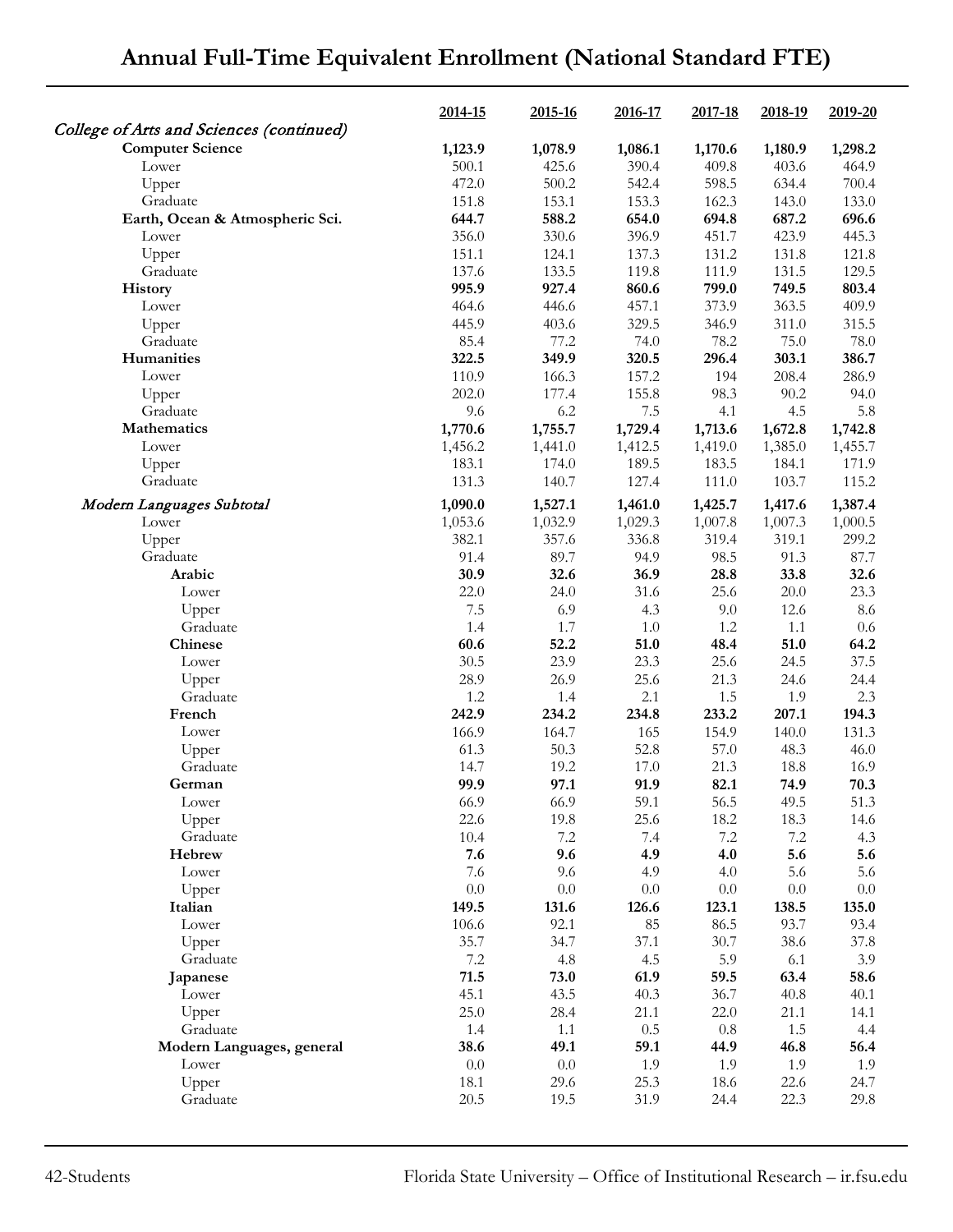|                                            | 2014-15 | 2015-16         | 2016-17      | 2017-18 | 2018-19      | 2019-20      |
|--------------------------------------------|---------|-----------------|--------------|---------|--------------|--------------|
| Modern Languages (continued)<br>Portuguese | 14.5    | 11.6            | 8.2          | 7.6     | 5.5          | 3.5          |
| Lower                                      | 6.7     | 2.0             | 0.0          | 0.0     | 0.0          | $0.0\,$      |
| Upper                                      | 7.2     | $\!\!\!\!\!8.8$ | 5.9          | 6.5     | 4.5          | 2.6          |
| Graduate                                   | 0.6     | $0.8\,$         | 2.3          | 1.1     | 1.0          | 0.9          |
| Russian                                    | 79.4    | 65.4            | 52.9         | 55.1    | 67.1         | 65.5         |
| Lower                                      | 28.0    | 24.3            | 19.4         | 21.5    | 28.6         | 27.6         |
| Upper                                      | 41.2    | 35.5            | 29.4         | 27.1    | 33.2         | 35.8         |
| Graduate                                   | 10.2    | 5.6             | 4.1          | 6.4     | 5.3          | 2.1          |
| Slavic                                     | 14.0    | 16.9            | 11.8         | 9.1     | 4.7          | 8.7          |
| Upper                                      | 13.5    | 16.6            | 11.3         | 8.3     | 3.9          | 8.1          |
| Graduate                                   | 0.5     | 0.3             | 0.5          | $0.8\,$ | 0.8          | 0.6          |
| Spanish                                    | 717.7   | 706.9           | 721.0        | 730.0   | 719.5        | 694.8        |
| Lower                                      | 573.3   | 581.9           | 598.8        | 601.6   | 602.7        | 588.4        |
|                                            |         |                 |              |         |              |              |
| Upper                                      | 121.1   | 100.1           | 98.4<br>23.8 | 100.7   | 91.4<br>25.4 | 84.0<br>22.3 |
| Graduate                                   | 23.3    | 24.9            |              | 27.7    |              |              |
| Philosophy                                 | 490.4   | 587.7           | 666.0        | 635.1   | 608.1        | 707.6        |
| Lower                                      | 294.4   | 407.0           | 488.9        | 447.3   | 412.7        | 528.6        |
| Upper                                      | 149.5   | 129.7           | 119.5        | 125.2   | 131.4        | 116.8        |
| Graduate                                   | 46.5    | 51.0            | 57.6         | 62.6    | 64.0         | 62.2         |
| Physics                                    | 903.4   | 893.9           | 870.6        | 837.0   | 828.6        | 855.4        |
| Lower                                      | 628.2   | 639.7           | 619.2        | 596.2   | 574.7        | 600.0        |
| Upper                                      | 65.4    | 61.5            | 57.8         | 55.0    | 58.5         | 54.8         |
| Graduate                                   | 209.8   | 192.7           | 193.6        | 185.8   | 195.4        | 200.6        |
| Psychology                                 | 1,918.1 | 1,845.0         | 1,847.7      | 1,920.7 | 1,972.8      | 1,979.5      |
| Lower                                      | 479.2   | 483.7           | 477.4        | 517.0   | 482.1        | 476.0        |
| Upper                                      | 1,233.7 | 1,158.2         | 1,180.5      | 1,194.6 | 1,280.9      | 1,281.7      |
| Graduate                                   | 205.2   | 203.1           | 189.8        | 209.1   | 209.7        | 221.8        |
| Religion                                   | 648.2   | 633.9           | 697.9        | 665.6   | 686.2        | 662.5        |
| Lower                                      | 338.0   | 332.6           | 344.7        | 343.5   | 334.2        | 326.2        |
| Upper                                      | 238.7   | 232.0           | 273.4        | 250.7   | 290.2        | 275.1        |
| Graduate                                   | 71.5    | 69.3            | 79.8         | 71.4    | 61.8         | 61.2         |
| <b>Scientific Computing</b>                | 61.3    | 60.9            | 68.6         | 68.4    | 73.1         | 78.6         |
| Lower                                      | 0.0     | $0.0\,$         | 4.4          | 8.8     | 8.3          | 13.9         |
| Upper                                      | 16.4    | 13.6            | 15.2         | 16.5    | 23.7         | 27.5         |
| Graduate                                   | 44.9    | 47.3            | 49.0         | 43.1    | 41.1         | 37.3         |
| <b>Statistics</b>                          | 835.8   | 852.0           | 907.2        | 901.6   | 868.0        | 873.8        |
| Lower                                      | 595.7   | 584.7           | 619.4        | 606.8   | 594.3        | 607.5        |
| Upper                                      | 100.1   | 100.7           | 108.3        | 112.5   | 114.9        | 112.0        |
| Graduate                                   | 140.0   | 166.6           | 179.5        | 182.3   | 158.8        | 154.4        |
| Interdepartmental Programs and Institutes  |         |                 |              |         |              |              |
| <b>Aerospace Studies</b>                   | 10.9    | 12.9            | 16.4         | 21.1    | 17.6         | 18.0         |
| Lower                                      | 5.3     | 6.3             | 5.2          | 8.7     | $7.2\,$      | 6.3          |
| Upper                                      | 5.6     | 6.6             | 11.2         | 12.4    | 10.4         | 11.7         |
| Honors                                     | 0.0     | 0.0             | 0.7          | 0.0     | 0.0          | 0.0          |
| Lower                                      | 0.0     | 0.0             | 0.0          | 0.0     | 0.0          | 0.0          |
| Upper                                      | $0.0\,$ | 0.0             | 0.7          | 0.0     | 0.0          | 0.0          |
|                                            | 26.9    | 21.1            | 22.5         | 23.1    | 23.9         | 24.2         |
| <b>Military Science</b>                    |         | 7.6             | 8.4          | 8.4     |              | 7.2          |
| Lower                                      | 11.9    |                 |              |         | 6.9          |              |
| Upper                                      | 15.0    | 13.5            | 14.1         | 14.7    | 17.0         | 17.0         |
| American and Florida Studies               | 0.0     | 0.6             | 0.0          | 0.0     | 0.0          | 0.0          |
| Graduate                                   | 0.0     | $0.6\,$         | $0.0\,$      | $0.0\,$ | 0.0          | 0.0          |
| <b>Geophysical Fluid Dynamics</b>          | 11.8    | 11.7            | 5.1          | 2.7     | 0.0          | 0.0          |
| Graduate                                   | 11.7    | 5.1             | 11.7         | 2.7     | 0.0          | $0.0\,$      |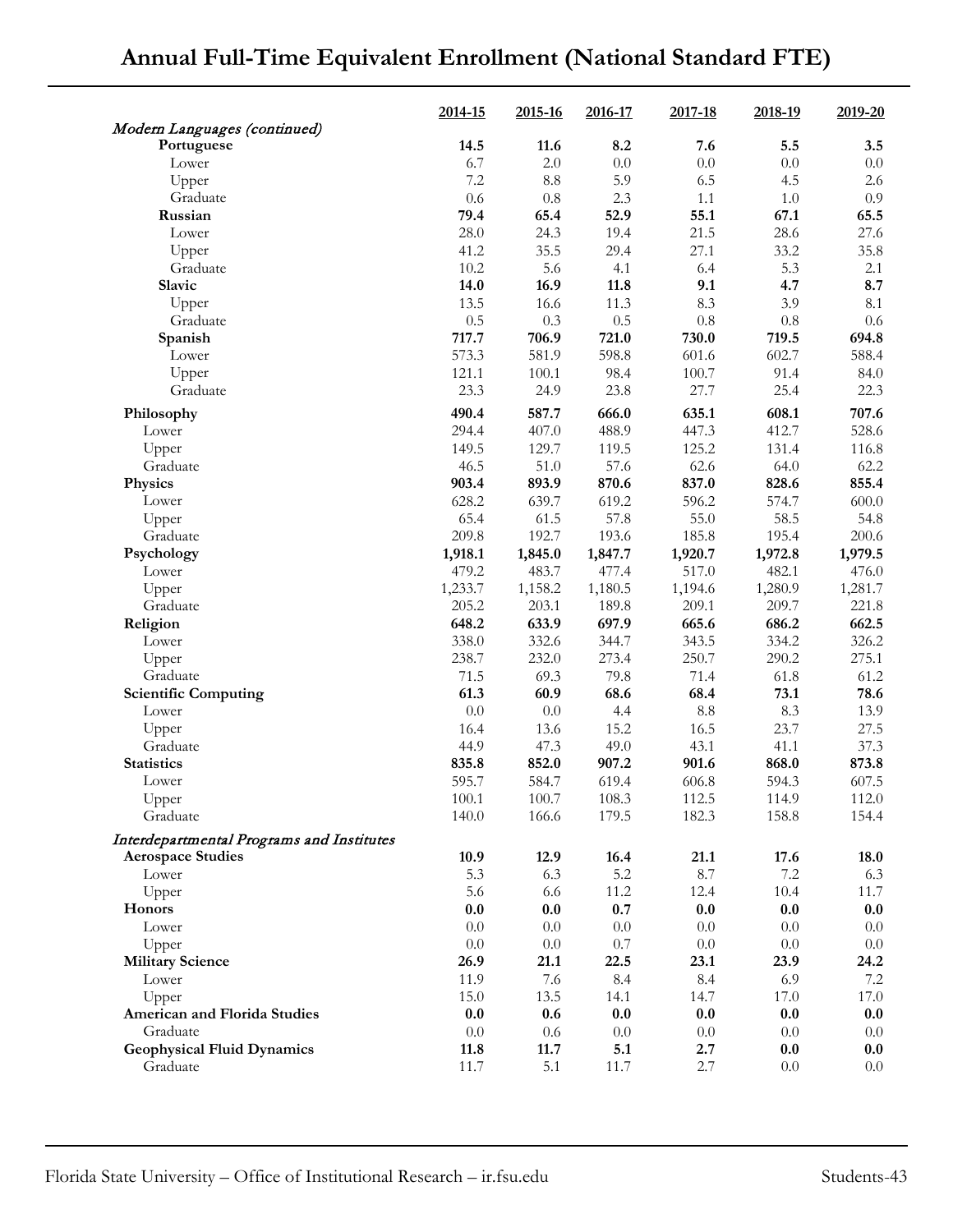|                                                                                                                                    | 2014-15        | 2015-16        | 2016-17        | 2017-18        | 2018-19        | 2019-20        |
|------------------------------------------------------------------------------------------------------------------------------------|----------------|----------------|----------------|----------------|----------------|----------------|
| Interdepartmental Programs and Institutes (continued)<br>History and Philosophy of Science                                         | 17.4           | 18.7           | 18.7           | 28.9           | 28.6           | 25.0           |
| Upper                                                                                                                              | 16.5           | 17.8           | 18.2           | 28.6           | 28.1           | 24.6           |
| Graduate                                                                                                                           | 0.9            | 0.9            | 0.5            | 0.3            | 0.5            | 0.4            |
| <b>Molecular Biophysics</b>                                                                                                        | 30.2           | 27.2           | 24.5           | 25.0           | 27.9           | 24.5           |
| Upper                                                                                                                              | 0.0            | 0.0            | 0.0            | 2.8            | 5.6            | 5.6            |
| Graduate                                                                                                                           | 30.2           | 27.2           | 24.5           | 22.2           | 22.3           | 18.9           |
|                                                                                                                                    |                |                |                |                |                |                |
| <b>College of Business Total</b>                                                                                                   | 4,471.9        | 4,719.4        | 4,830.5        | 4,528.4        | 4,504.4        | 4,542.1        |
| Lower                                                                                                                              | 810.9          | 834.2          | 720.8          | 740.0          | 755.9          | 777.3          |
| Upper                                                                                                                              | 3,220.1        | 3,392.0        | 3,556.6        | 3,230.4        | 3,145.5        | 3,144.6        |
| Graduate                                                                                                                           | 440.9<br>831.8 | 493.2<br>845.6 | 553.1<br>874.3 | 558.0<br>790.9 | 603.0<br>786.9 | 620.2<br>779.2 |
| Accounting                                                                                                                         |                |                |                |                |                |                |
| Lower                                                                                                                              | 394.3<br>347.5 | 393.4<br>362.6 | 395.5<br>371   | 371.6<br>307.3 | 369.1<br>296.3 | 373.7<br>267.4 |
| Upper<br>Graduate                                                                                                                  | 90.0           | 89.6           | 107.8          | 112            | 121.5          |                |
| <b>Business Administration</b>                                                                                                     | 0.0            | 0.0            | 1.0            | 1.8            | 1.1            | 138.2<br>1.1   |
|                                                                                                                                    | 0.0            | 1.0            | $0.0\,$        | 1.8            | 1.1            | 1.1            |
| Upper<br>Dedman School of Hospitality*                                                                                             | 683.5          | 538.6          | 287.8          |                |                |                |
| Lower                                                                                                                              | 221.1          | 206.2          | 102.7          |                |                |                |
|                                                                                                                                    | 462.4          | 330.6          | 177.2          |                |                |                |
| Upper<br>Graduate                                                                                                                  | 0.0            | 1.8            | 7.9            |                |                |                |
| *Dedman School of Hospitality separated from the College of Business in 2017-18.                                                   |                |                |                |                |                |                |
| Ent., Strategy & Information Systems**                                                                                             | 426.1          | 308.2          | 34.9           |                |                |                |
| Lower                                                                                                                              | 29.0           | 13.1           | 1.3            |                |                |                |
| Upper                                                                                                                              | 328.7          | 288.2          | 33.1           |                |                |                |
| Graduate                                                                                                                           | 68.4           | 6.9            | 0.5            |                |                |                |
| ** Entrepreneurship, Strategy & Info. Sys. began as a department in 2014-15. It separated from the College of Business in 2017-18. |                |                |                |                |                |                |
| Bus. Analytics, Info. Systems & Supply Chain                                                                                       |                |                |                | 457.2          | 647.6          | 664.3          |
| Lower                                                                                                                              |                |                |                | 175.7          | 178.6          | 180.7          |
| Upper                                                                                                                              |                |                |                | 200.5          | 358.7          | 358.7          |
| Graduate                                                                                                                           |                |                |                | 81.0           | 110.3          | 124.9          |
| Finance                                                                                                                            | 732.5          | 779.7          | 856.9          | 832.8          | 779.0          | 753.9          |
| Upper                                                                                                                              | 632.1          | 672.7          | 737.5          | 704.1          | 642.0          | 631.4          |
| Graduate                                                                                                                           | 100.4          | 107.0          | 119.4          | 128.7          | 137.0          | 122.5          |
| <b>Management Information Systems</b>                                                                                              | 0.0            | 0.0            | 0.0            | 4.5            | 2.4            | 2.3            |
| Upper                                                                                                                              | 0.0            | 0.0            | 0.0            | 0.0            | 0.0            | 0.0            |
| Graduate                                                                                                                           | 0.0            | 0.0            | 0.0            | 0.0            | 4.5            | 2.3            |
| Management                                                                                                                         | 577.4          | 593.4          | 736.3          | 853.3          | 841.6          | 851.3          |
| Lower                                                                                                                              | 1.8            | 2.2            | 2.3            | 5.7            | 16.7           | 31.2           |
| Upper                                                                                                                              | 524.6          | 538.6          | 669.1          | 775.8          | 738.1          | 742.0          |
| Graduate                                                                                                                           | 51.0           | 52.6           | 64.9           | 71.8           | 86.8           | 78.1           |
| Marketing                                                                                                                          | 673.4          | 768.5          | 776.3          | 722.0          | 694.1          | 752.6          |
| Upper                                                                                                                              | 590.6          | 662.8          | 680.4          | 653.6          | 636.3          | 694.1          |
| Graduate                                                                                                                           | 82.8           | 105.7          | 95.9           | 68.4           | 57.8           | 58.5           |
| Risk Mgmt./Ins., Real Estate & Legal Stud.                                                                                         | 537.2          | 767.5          | 829.2          | 831.0          | 751.7          | 737.3          |
| Lower                                                                                                                              | 173.6          | 203.4          | 207.2          | 185.7          | 191.5          | 191.7          |
| Upper                                                                                                                              | 431.3          | 496.0          | 537.6          | 554.2          | 473.0          | 449.9          |
| Graduate                                                                                                                           | 62.3           | 68.1           | 84.4           | 91.1           | 87.2           | 95.8           |
| College of Communication & Information Total                                                                                       | 2,232.6        | 2,286.3        | 2,179.0        | 2,182.8        | 2,245.0        | 2,288.2        |
| Lower                                                                                                                              | 514.7          | 589.1          | 573.0          | 604.6          | 642.3          | 658.4          |
| Upper                                                                                                                              | 1,114.3        | 1,153.8        | 1,072.3        | 1,021.6        | 998.7          | 984.8          |
| Graduate                                                                                                                           | 603.6          | 543.4          | 533.7          | 556.6          | 604.0          | 645.0          |
| Communication                                                                                                                      | 1,317.6        | 1,362.7        | 1,275.8        | 1,237.8        | 1,215.4        | 1,208.5        |
| Lower                                                                                                                              | 391.5          | 448.5          | 462.6          | 429.6          | 442.2          | 455.9          |
| Upper                                                                                                                              | 784.6          | 784.3          | 692.3          | 681.5          | 647.0          | 624.9          |
| Graduate                                                                                                                           | 141.5          | 129.9          | 120.9          | 126.7          | 126.2          | 127.7          |
|                                                                                                                                    |                |                |                |                |                |                |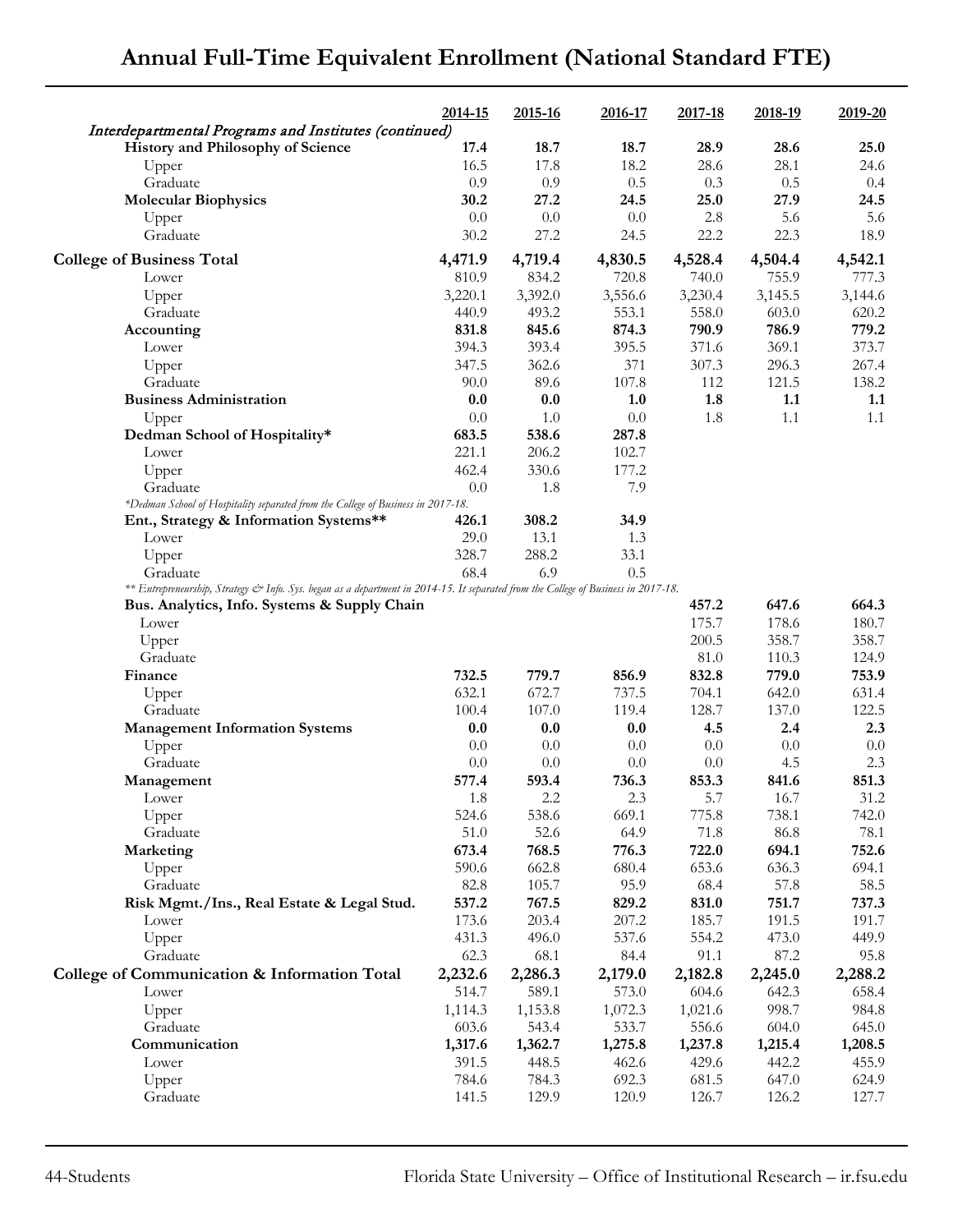|                                                                                      | 2014-15       | 2015-16       | 2016-17       | 2017-18       | 2018-19       | 2019-20       |
|--------------------------------------------------------------------------------------|---------------|---------------|---------------|---------------|---------------|---------------|
| College of Communication & Information (continued)<br><b>Communication Disorders</b> | 435.3         | 409.6         | 399.5         | 408.9         | 257.3         | 427.5         |
| Lower                                                                                | 92.7          | 91.2          | 67.8          | 65.3          | 37.6          | 66.4          |
| Upper                                                                                | 120.2         | 121.6         | 130.6         | 126.1         | 60.1          | 123.1         |
| Graduate                                                                             | 222.4         | 196.8         | 201.1         | 217.5         | 159.6         | 238.0         |
| Information                                                                          | 479.7         | 514.0         | 503.7         | 536.1         | 600.8         | 652.1         |
| Lower                                                                                | 30.5          | 49.4          | 42.6          | 109.7         | 134.5         | 136.1         |
| Upper                                                                                | 209.5         | 247.9         | 249.4         | 214.0         | 227.8         | 236.8         |
| Graduate                                                                             | 239.7         | 216.7         | 211.7         | 212.4         | 238.5         | 279.2         |
| College of Criminology & Criminal Justice                                            | 1,037.0       | 1,009.9       | 988.7         | 969.2         | 927.3         | 998.4         |
| Lower                                                                                | 92.5          | 62.1          | 64.9          | 58.9          | 55.2          | 62.0          |
| Upper                                                                                | 783.4         | 759.5         | 758.7         | 756.4         | 708.8         | 778.3         |
| Graduate                                                                             | 161.1         | 188.3         | 165.1         | 154.0         | 163.3         | 158.1         |
| <b>College of Education Total</b>                                                    | 2,128.4       | 2,017.3       | 1,967.3       | 1,862.2       | 1,850.4       | 1,991.1       |
| Lower                                                                                | 287.6         | 274.6         | 307.1         | 338.2         | 312.6         | 319.4         |
| Upper                                                                                | 900.0         | 809.7         | 716.6         | 670.8         | 683.8         | 664.4         |
| Graduate                                                                             | 940.8         | 933.0         | 943.6         | 853.2         | 854.0         | 1,007.3       |
| <b>Educational Leadership &amp; Policy Studies</b>                                   | 304.8         | 332.4         | 359.2         | 369.7         | 377.4         | 399.0         |
| Lower                                                                                | 58.4          | 74.5          | 97.5          | 118.3         | 108.3         | 134.5         |
| Upper                                                                                | 19.7          | 25.5          | 22.5          | 19.9          | 46.3          | 42.5          |
| Graduate                                                                             | 226.7         | 232.4         | 239.2         | 231.5         | 222.8         | 222.0         |
| Ed. Psychology and Learning Systems                                                  | 583.9<br>54.9 | 552.9<br>38.5 | 542.8<br>40.0 | 515.8<br>42.0 | 506.0<br>47.7 | 543.7<br>49.2 |
| Lower<br>Upper                                                                       | 152.1         | 138.6         | 131.1         | 125.3         | 120.8         | 118.2         |
| Graduate                                                                             | 376.9         | 376.9         | 375.8         | 371.7         | 348.5         | 376.3         |
| <b>School of Teacher Education</b>                                                   | 765.4         | 679.8         | 599.4         | 490.6         | 470.8         | 542.6         |
| Lower                                                                                | 59.0          | 57.3          | 70.0          | 73.3          | 75.9          | 54.0          |
| Upper                                                                                | 481.5         | 415.3         | 311.7         | 243.1         | 216.2         | 214.5         |
| Graduate                                                                             | 224.9         | 207.2         | 217.7         | 174.2         | 178.8         | 274.2         |
| <b>Sport Management</b>                                                              | 474.3         | 452.2         | 465.9         | 486.1         | 496.2         | 505.8         |
| Lower                                                                                | 115.3         | 104.3         | 99.6          | 104.6         | 80.6          | 81.7          |
| Upper                                                                                | 246.7         | 230.3         | 251.3         | 282.5         | 300.5         | 289.2         |
| Graduate                                                                             | 112.3         | 117.6         | 115.0         | 99.0          | 115.1         | 134.8         |
| <b>College of Engineering Total</b>                                                  | 1,140.7       | 1,163.4       | 1,125.5       | 1,131.0       | 1,079.7       | 1,082.9       |
| Lower                                                                                | 41.8          | 40.2          | 39.4          | 40.9          | 38.8          | 42.8          |
| Upper                                                                                | 860.2         | 875.0         | 850.5         | 865.8         | 830.9         | 828.1         |
| Graduate                                                                             | 238.7         | 248.2         | 235.6         | 224.3         | 209.9         | 212.0         |
| Chemical & Biomedical Engineering                                                    | 171.4         | 178.0         | 188.1         | 180.7         | 173.2         | 179.1         |
| Lower                                                                                | $0.0\,$       | 2.2           | $0.0\,$       | $0.0\,$       | $0.0\,$       | $0.0\,$       |
| Upper                                                                                | 119.2         | 143.3         | 149.8         | 147.2         | 143.4         | 149.1         |
| Graduate<br>Civil and Environmental Engineering                                      | 23.6<br>206.5 | 29.9<br>213.0 | 38.3<br>226.9 | 33.5<br>234.5 | 29.8<br>229.1 | 30.0<br>227.8 |
| Lower                                                                                | 23.8          | 20.7          | 19.5          | 17.3          | 12.3          | 14.9          |
| Upper                                                                                | 156.4         | 176.5         | 168.2         | 185.1         | 187.7         | 182.6         |
| Graduate                                                                             | 32.6          | 29.7          | 25.3          | 32.1          | 29.1          | 30.4          |
| <b>Electrical &amp; Computer Engineering</b>                                         | 241.1         | 253.0         | 243.5         | 246.0         | 247.0         | 244.4         |
| Lower                                                                                | 6.2           | 6.3           | 6.4           | 13.4          | 16.9          | 16.9          |
| Upper                                                                                | 175.8         | 171.8         | 182.1         | 174           | 177.0         | 181.0         |
| Graduate                                                                             | 59.1          | 65.4          | 64.5          | 58.6          | 53.1          | 46.5          |
| <b>Industrial &amp; Manufacturing Engineering</b>                                    | 122.0         | 133.7         | 111.7         | 126.0         | 117.8         | 123.5         |
| Lower                                                                                | 9.4           | 9.5           | 9.4           | 10.2          | 9.6           | 11.0          |
| Upper                                                                                | 60.7          | 72.3          | 67.1          | 86.7          | 75.6          | 73.3          |
| Graduate                                                                             | 51.9          | 29.9          | 57.2          | 29.1          | 32.6          | 39.2          |
| <b>Mechanical Engineering</b>                                                        | 393.4         | 385.7         | 355.3         | 343.8         | 312.6         | 308.0         |
| Lower                                                                                | 2.4           | 2.9           | 2.7           | $0.0\,$       | $0.0\,$       | $0.0\,$       |
| Upper                                                                                | 325.8         | 280.1         | 314.3         | 272.8         | 247.3         | 242.1         |
| Graduate                                                                             | 65.2          | 235.6         | 68.7          | 71.0          | 65.3          | 65.9          |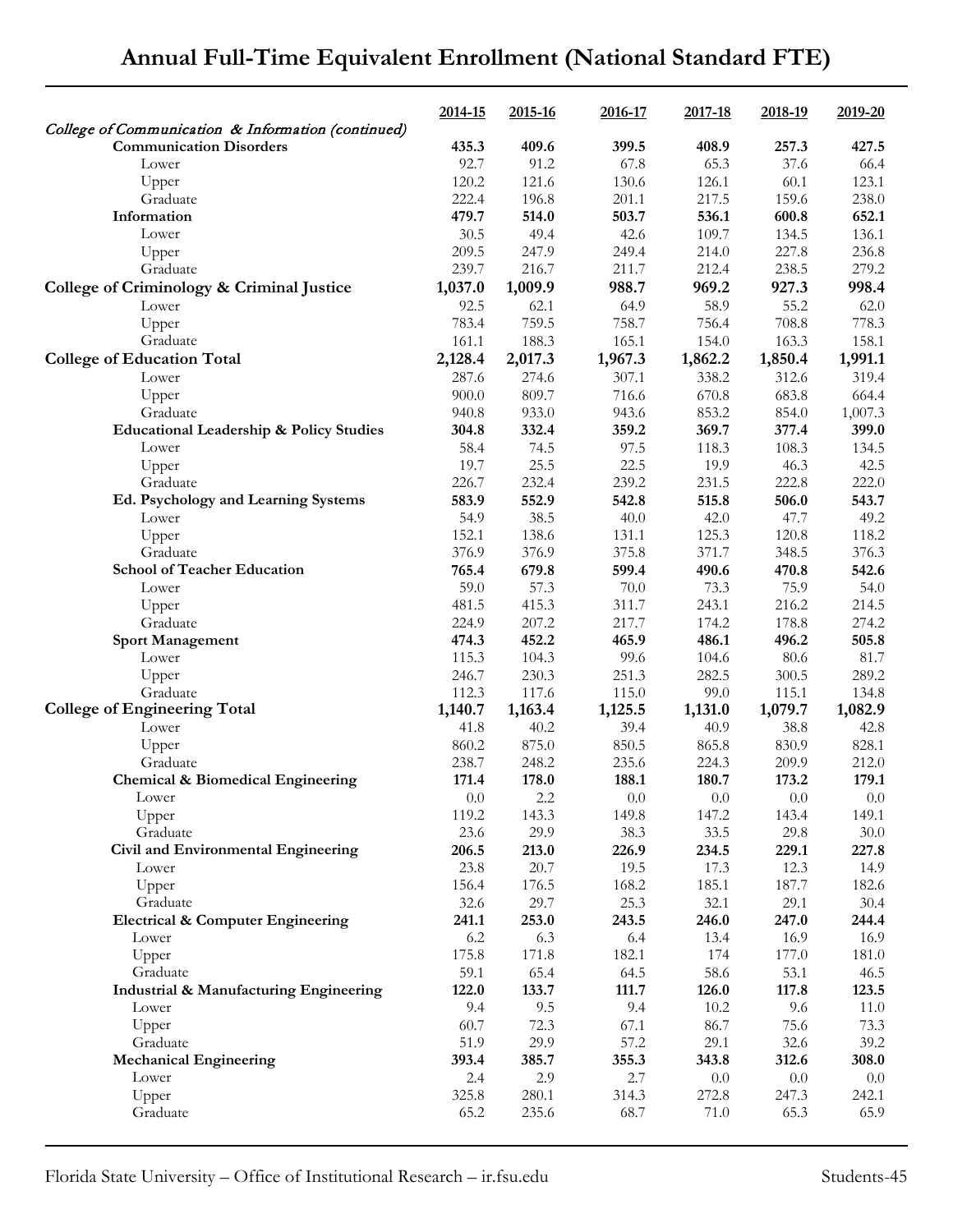|                                                                                                 | 2014-15          | 2015-16          | 2016-17          | 2017-18        | 2018-19        | 2019-20        |
|-------------------------------------------------------------------------------------------------|------------------|------------------|------------------|----------------|----------------|----------------|
| <b>College of Entrepreneurship Total</b>                                                        |                  |                  |                  | 370.7          | 611.8          | 651.8          |
| Lower                                                                                           |                  |                  |                  | 30.2           | 37.7           | 81.4           |
| Upper                                                                                           |                  |                  |                  | 340.0          | 574.1          | 565.0          |
| Graduate                                                                                        |                  |                  |                  | 0.5            | 0.0            | 5.4            |
| Retail Entrepreneurship                                                                         |                  |                  |                  |                | 220.5          | 183.4          |
| Lower<br>Upper                                                                                  |                  |                  |                  |                | 14.3<br>206.2  | 9.6<br>170.0   |
| Graduate                                                                                        |                  |                  |                  |                | 0.0            | 3.8            |
| Entrepreneurship                                                                                |                  |                  |                  |                | 391.3          | 468.4          |
| Lower                                                                                           |                  |                  |                  |                | 23.4           | 71.8           |
| Upper                                                                                           |                  |                  |                  |                | 367.9          | 395.0          |
| Graduate                                                                                        |                  |                  |                  |                | 0.0            | 1.6            |
| <b>College of Fine Arts Total</b>                                                               | 1,175.6          | 1,242.40         | 1,242.4          | 1,440.0        | 1,483.2        | 1,435.7        |
| Lower                                                                                           | 462.0            | 505.1            | 505.1            | 573.2          | 620.2          | 665.1          |
| Upper                                                                                           | 442.8            | 468.4            | 468.4            | 600.8          | 608.7          | 526.1          |
| Graduate                                                                                        | 270.8            | 268.9            | 268.9            | 265.9          | 254.3          | 244.6          |
| Art                                                                                             | 282.2            | 313.7            | 313.7            | 411.3          | 392.0          | 289.4          |
| Lower<br>Upper                                                                                  | 148.9<br>106.0   | 141.0<br>150.0   | 141.0<br>150.0   | 119.7<br>266.5 | 117.8<br>251.6 | 112.8<br>157.9 |
| Graduate                                                                                        | 27.3             | 22.7             | 22.7             | 25.1           | 22.6           | 18.6           |
| <b>Art Education</b>                                                                            | 71.7             | 78.6             | 78.6             | 80.1           | 88.3           | 98.4           |
| Upper                                                                                           | 2.7              | 4.6              | 4.6              | 5.6            | 9.3            | 19.1           |
| Graduate                                                                                        | 69.0             | 74.0             | 74.0             | 74.5           | 79.0           | 79.3           |
| <b>Art History</b>                                                                              | 227.0            | 245.6            | 245.6            | 339.6          | 392.2          | 449.1          |
| Lower                                                                                           | 79.3             | 143.3            | 143.3            | 231.5          | 294.0          | 351.1          |
| Upper                                                                                           | 101.2            | 57.2             | 57.2             | 62.4           | 61.8           | 63.0           |
| Graduate                                                                                        | 46.5             | 45.1             | 45.1             | 45.7           | 36.4           | 35.0           |
| Dance                                                                                           | 176.8            | 144.5            | 144.5            | 140.7          | 145.1          | 133.1          |
| Lower                                                                                           | 90.3<br>59.8     | 67.1<br>52.9     | 67.1<br>52.9     | 58.7<br>56.3   | 55.8<br>62.7   | 52.8<br>56.1   |
| Upper<br>Graduate                                                                               | 26.7             | 24.5             | 24.5             | 25.7           | 26.6           | 24.2           |
| <b>Interior Design</b>                                                                          | 129.3            | 144.6            | 136.2            | 135.5          | 139.6          | 144.4          |
| Lower                                                                                           | 32.6             | 32.8             | 30.2             | 35.0           | 34.5           | 40.1           |
| Upper                                                                                           | 67.4             | 84.2             | 78.6             | 80.0           | 89.4           | 91.0           |
| Graduate                                                                                        | 29.3             | 27.6             | 27.4             | 20.5           | 15.6           | 13.4           |
| <b>School of Theatre</b>                                                                        | 288.6            | 323.8            | 323.8            | 332.8          | 326.1          | 321.4          |
| Lower                                                                                           | 110.9            | 123.5            | 123.5            | 128.3          | 118.2          | 108.3          |
| Upper                                                                                           | 105.7            | 125.1            | 125.1            | 130.0          | 133.9          | 139.0          |
| Graduate                                                                                        | 72.0             | 75.2             | 75.2             | 74.5           | 74.0           | 74.1           |
| <b>College of Human Sciences Total</b>                                                          | 1,773.4          | 1,693.9          | 1.667.2          | 1,451.5        | 1,323.9        | 1,365.3        |
| Lower<br>Upper                                                                                  | 542.0<br>1,083.0 | 489.9<br>1,073.3 | 468.2<br>1,063.4 | 389.6<br>945.1 | 390.3<br>821.3 | 384.2<br>854.5 |
| Graduate                                                                                        | 148.4            | 130.7            | 135.6            | 116.8          | 112.3          | 126.6          |
| Family and Child Sciences                                                                       | 607.7            | 633.3            | 687.2            | 656.7          | 724.9          | 799.0          |
| Lower                                                                                           | 293.7            | 254.4            | 258.1            | 215.4          | 233.5          | 237.3          |
| Upper                                                                                           | 278.2            | 341.1            | 389.7            | 407.6          | 448.3          | 517.7          |
| Graduate                                                                                        | 35.8             | 37.8             | 39.4             | 33.7           | 43.1           | 44.0           |
| Nutrition, Food, & Exercise Science                                                             | 824.6            | 749.4            | 667.8            | 633.1          | 599.0          | 566.3          |
| Lower                                                                                           | 208.3            | 187.4            | 162.4            | 149.7          | 156.8          | 146.9          |
| Upper                                                                                           | 521.8            | 473.7            | 414.4            | 402.4          | 373.0          | 336.8          |
| Graduate                                                                                        | 94.5             | 88.3             | 91.0             | 81.0           | 69.2           | 82.7           |
| Retail Merch. & Product Development<br>Lower                                                    | 341.1<br>40.0    | 311.2<br>48.1    | 312.2<br>47.7    | 161.7<br>24.5  |                |                |
| Upper                                                                                           | 283.0            | 258.5            | 1,063.4          | 135.1          |                |                |
| Graduate                                                                                        | 18.1             | 4.6              | 135.6            | 2.1            |                |                |
| ** Retail Merch. & Product Development separated from the College of Human Sciences in 2018-19. |                  |                  |                  |                |                |                |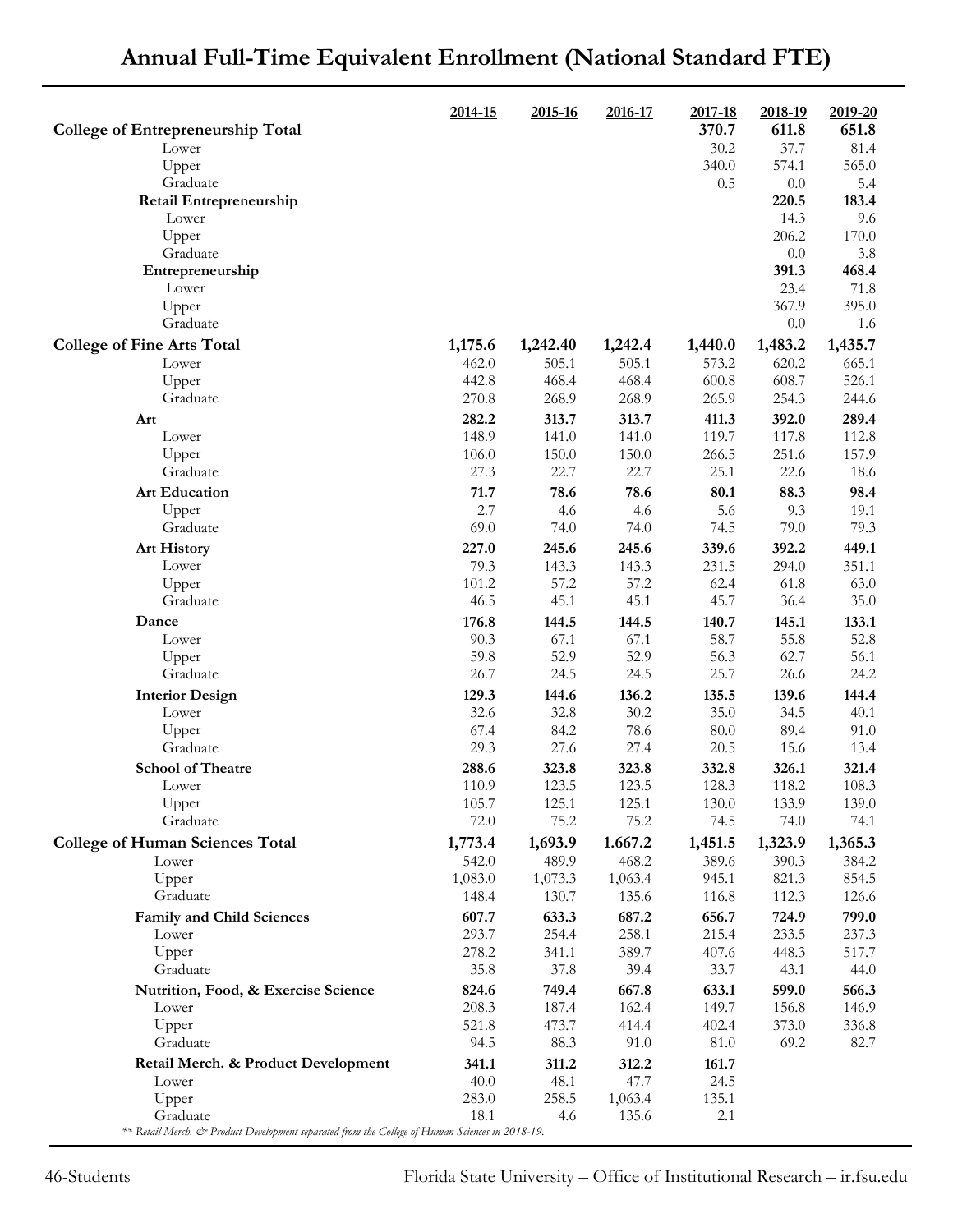| <b>College of Law</b>                            | 2014-15<br>816.0 | 2015-16<br>755.6 | 2016-17<br>737.1 | 2017-18<br>718.1 | 2018-19<br>812.5 | 2019-20<br>897.2 |
|--------------------------------------------------|------------------|------------------|------------------|------------------|------------------|------------------|
| Graduate                                         | 816.0            | 755.6            | 737.1            | 718.1            | 812.5            | 897.2            |
| College of Medicine Total (non-M.D.)             | 59.3             | 54.2             | 66.0             | 145.8            | 261.3            | 341.5            |
| Lower                                            | 4.5              | 0.9              | 8.7              | 30.2             | 29.9             | 24.6             |
| Upper                                            | 4.7              | 4.5              | 10.5             | 10.8             | 16.7             | 31.6             |
| Graduate                                         | 50.1             | 48.8             | 46.8             | 104.8            | 214.6            | 285.3            |
| <b>College of Medicine</b>                       | 17.4             | 15.0             | 20.1             | 18.5             | 15.5             | 15.3             |
| Lower<br>Upper                                   | 0.9<br>3.5       | 0.9<br>3.6       | 7.3<br>2.7       | $7.0\,$<br>1.4   | 1.0<br>2.6       | 0.0<br>5.1       |
| Graduate                                         | 13.0             | 10.5             | 10.1             | 10.1             | 11.9             | 10.1             |
| <b>Health Sciences Interdisciplinary</b>         | 41.9             | 39.2             | 45.9             | 67.4             | 82.1             | 95.3             |
| Lower                                            | 3.6              | 0.0              | 1.4              | 18.2             | 20.5             | 16.3             |
| Upper                                            | 1.2              | 0.9              | 7.8              | 9.4              | 14.1             | 26.5             |
| Graduate                                         | 37.1             | 38.3             | 36.7             | 39.8             | 47.4             | 52.5             |
| Physician Assistant Program                      |                  |                  |                  |                  | 163.7            | 231.1            |
| Lower                                            |                  |                  |                  |                  | 8.4              | 8.3              |
| Upper<br>Graduate                                |                  |                  |                  |                  | 0.0<br>155.3     | $0.0\,$<br>222.8 |
|                                                  |                  |                  |                  |                  |                  |                  |
| <b>College of Motion Picture Arts</b><br>Lower   | 254.3            | 215.5            | 233.8            | 238.5            | 241.8            | 231.2            |
| Upper                                            | 68.9<br>90.9     | 52.8<br>71.1     | 68.0<br>63.3     | 67.5<br>64.2     | 67.6<br>65.6     | 57.2<br>66.2     |
| Graduate                                         | 94.5             | 91.6             | 102.5            | 106.8            | 108.5            | 107.9            |
| <b>College of Music</b>                          | 1,068.6          | 1,079.5          | 1,085.6          | 1,097.7          | 1,144.7          | 1,161.7          |
| Lower                                            | 455.0            | 495.1            | 512.8            | 523.8            | 561.5            | 582.2            |
| Upper                                            | 309.3            | 286.6            | 285.0            | 287.5            | 295.5            | 272.9            |
| Graduate                                         | 304.3            | 297.8            | 287.8            | 286.4            | 287.7            | 306.6            |
| <b>College of Nursing</b>                        | 328.8            | 303.1            | 336.4            | 356.7            | 338.6            | 345.2            |
| Upper                                            | 242.0            | 203.4            | 233.1            | 250.3            | 232.2            | 225.4            |
| Graduate                                         | 86.8             | 99.7             | 103.3            | 106.4            | 106.3            | 119.8            |
| College of Social Sciences & Public Policy Total | 4,235.8          | 4,232.6          | 4,254.3          | 4,224.1          | 4,135.5          | 4,064.4          |
| Lower                                            | 1,496.9          | 1,507.6          | 1,401.6          | 1,365.2          | 1,312.8          | 1,264.4          |
| Upper                                            | 2,085.0          | 2,091.3          | 2,204.2          | 2,250.9          | 2,262.1          | 2,236.0          |
| Graduate                                         | 653.9            | 633.7            | 648.5            | 607.7            | 560.6            | 564.0            |
| <b>African American Studies</b>                  | 26.4<br>17.1     | 23.5             | 32.9             | 27.6             | 41.2             | 30.8             |
| Lower<br>Upper                                   | 9.3              | 20.6<br>2.9      | 21.8<br>11.1     | 19.6<br>$8.0\,$  | 21.7<br>19.5     | 17.4<br>13.4     |
| <b>Asian Studies</b>                             | 2.8              | 0.8              | 0.1              | 0.0              | 0.0              | $0.5\,$          |
| Upper                                            | 2.4              | $0.0\,$          | $0.0\,$          | $0.0\,$          | $0.0\,$          | $0.2\,$          |
| Graduate                                         | 0.4              | $0.8\,$          | 0.1              | $0.0\,$          | $0.0\,$          | 0.3              |
| Demography                                       | 1.9              | 2.5              | 2.1              | 1.8              | 2.0              | 1.0              |
| Graduate                                         | 1.9              | $2.5\,$          | $2.1\,$          | 1.8              | $2.0\,$          | $1.0\,$          |
| Economics                                        | 1,191.2          | 1,189.5          | 1,159.2          | 1,150.4          | 1,059.8          | 1,064.5          |
| Lower                                            | 683.6            | 690.6            | 642.7            | 612.9            | 547.8            | 569.4            |
| Upper                                            | 418.1            | 410.1            | 419.6            | 434.2            | 422.5            | 414.1            |
| Graduate                                         | 89.5             | 88.8             | 96.9             | 103.3            | 89.5             | $81.0\,$         |
| Geography<br>Lower                               | 487.3<br>277.2   | 511.6<br>278.5   | 527.1<br>262.3   | 476.8<br>249.1   | 462.1<br>241.3   | 440.2<br>229.6   |
| Upper                                            | 159.2            | 175.7            | 190.2            | 165.2            | 160.0            | 160.9            |
| Graduate                                         | 50.9             | 57.4             | 74.6             | 62.5             | 60.8             | 49.7             |
| <b>Health Policy Research</b>                    | 3.9              | 12.0             | 21.1             | 23.4             | 20.1             | 68.2             |
| Upper                                            | $0.0\,$          | $0.0\,$          | $0.0\,$          | $0.0\,$          | $0.0\,$          | 50.7             |
| Graduate                                         | 3.9              | 12.0             | 21.1             | 23.4             | 20.1             | 17.5             |